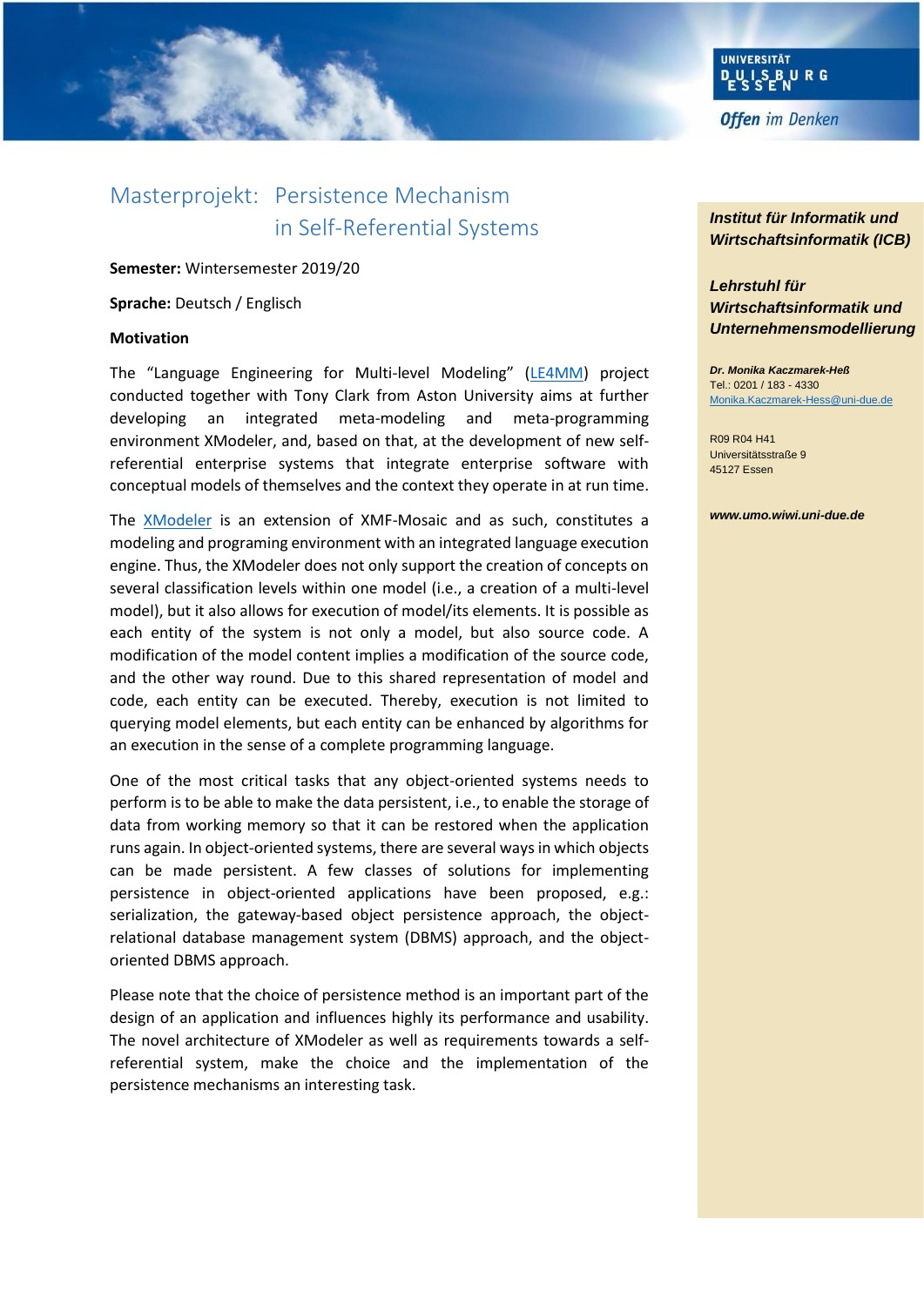## **Description**

The main aim of this master project is to critically analyze existing persistence mechanisms and, taking into account characteristics of XModeler, formulated requirements and use scenarios, recommend and, depending on the size of the project team, implement a suitable persistence mechanism in the XModeler. To this aim the students should:

- 1. Make themselves familiar with object persistence mechanisms as well as the idea of self-referential systems, as well as integrated modeling and programming environment XModeler,
- 2. Define use scenarios and requirements, and use them to discuss/evaluate different mechanisms
- 3. Implement and test the selected mechanism in the XModeler (depending on the size of the project team and agreed upon scope of the project)

## **Expected Outcomes**

A report pointing to identified mechanisms, formulated requirements, conducted comparison and rationale for selection. Implementation in the XModeler with accompanying documentation. A final presentation of the project results.

## **Exemplary Introductory Literature**

- Clark, T.; Sammut, P. et al.: Applied Metamodelling: A Foundation for Language Driven Development. 2008
- Atkinson, M. P. (1978). Programming languages and databases. In S. B. Yao (Ed.), Fourth International Conference on Very Large Data Bases, September 13-15, 1978, West Berlin, Germany, pp. 408–419. IEEE Computer Society.
- Atkinson, M. P., P. J. Bailey, K. Chisholm, W. P. Cockshott, and R. Morrison (1983). An approach to persistent programming. Comput. J. 26(4), 360– 365.
- Atkinson, M. P. and R. Morrison (1995). Orthogonally persistent object systems. VLDB Journal 4(3), 319–401.
- Evans, H. (1999). Why object serialization is inappropriate for providing persistence in java. Technical report.
- Atkinson, M. P. (2000). Persistence and Java A Balancing Act. In Proceedings of Objects and Databases, International Symposium at ECOOP 2000, volume 1944 of Lecture Notes in Computer Science, pages 1-31, Dittrich, K. R. et al., Eds. Springer.

Atkinson, M. P., Bailey, P. J., Chisholm, K. J., Cockshott, W. P., and Morrison, R. (1983). An Approach to Persistent Programming. Computer Journal, 26(4):360-365.

Lamb, C., Landis, G., Orenstein, J., and Weinreb, D. (1991). The objectstore database system. Communications of the ACM, 34(10):50-63.